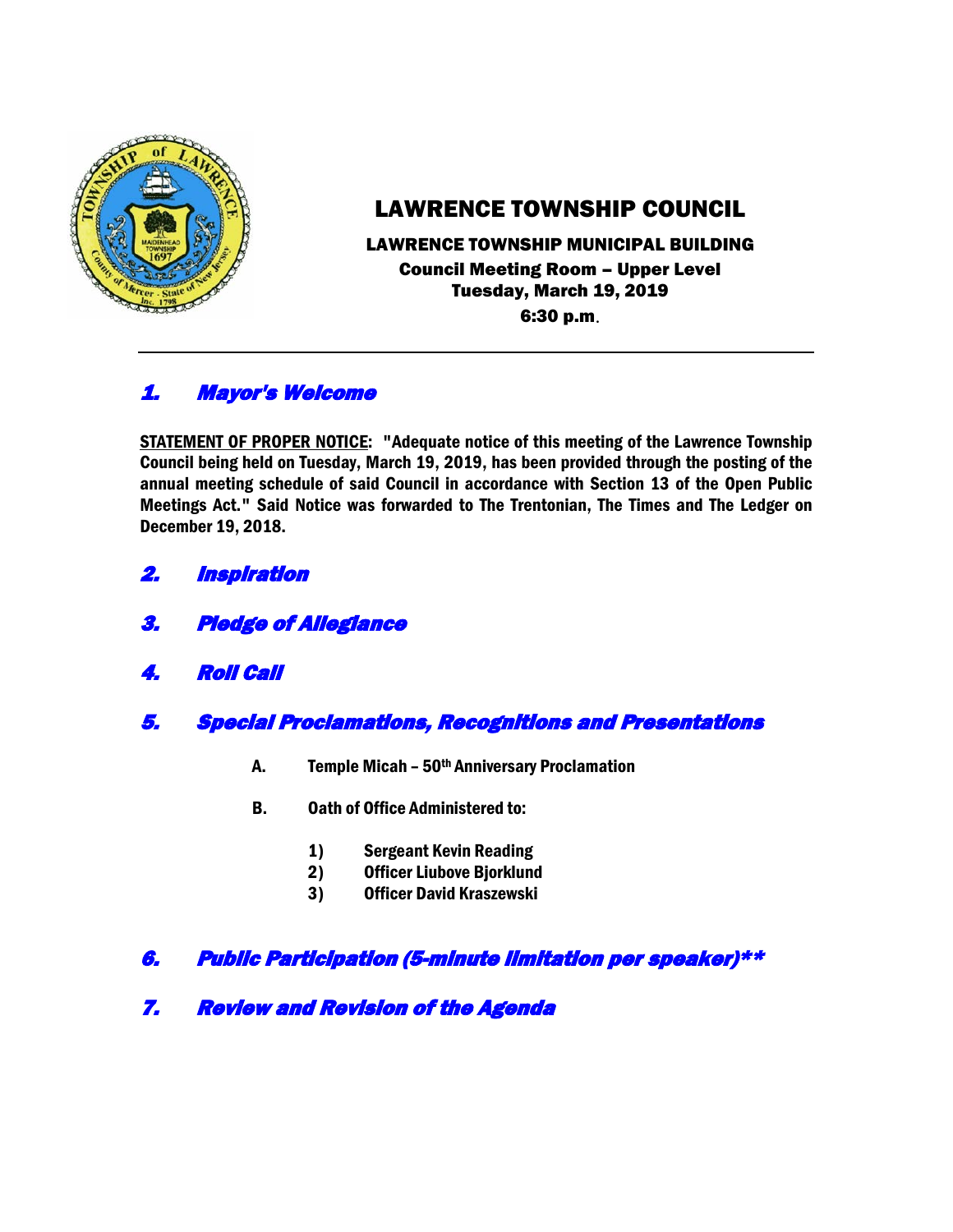# 8. Adoption of Minutes of Previous Meetings

- A. Regular Meeting December 18, 2018
- B. Regular Meeting January 2, 2019
- C. Regular Meeting January 15, 2019

### 9. Awarding and/or Rejecting of Bids\*

#### 10. Introduction of Ordinances**\*\***

- A. AN ORDINANCE AMENDING CHAPTER 13 OF THE LAWRENCE TOWNSHIP ADMINISTRATIVE CODE ENTITLED 'MOTOR VEHICLES AND TRAFFIC' – Handicapped Parking
- B. ORDINANCE TO EXCEED THE MUNICIPAL BUDGET APPROPRIATION LIMITS AND TO ESTABLISH A CAP BANK FOR THE TOWNSHIP OF LAWRENCE, COUNTY OF MERCER

### 11. Adoption of Ordinances\*

- A. Ordinance No. 2322-19 AN ORDINANCE AMENDING ORDINANCES NO. 1479- 96 AND 1617-00 CREATING AND AMENDING THE SHADE TREE ADVISORY **COMMITTEE**
- B. Ordinance No. 2323-19 AN ORDINANCE OF THE TOWNSHIP OF LAWRENCE AUTHORIZING PURSUANT TO N.J.S.A. 40A:12-14 – A LEASE FOR A PORTION OF THE STORAGE BUILDING AT CENTRAL PARK TO YOUTH SPORTS CLUBS

# 12. Manager's Report

- A. Authorizing the Open Space Tax Rate for 2019
- B. Authorizing Self-Examination of the 2019 Municipal Budget
- C. Introduction of the 2019 Municipal Budget

# 13. Attorney's Report

- 14. Clerk's Report
- 15. Unfinished Business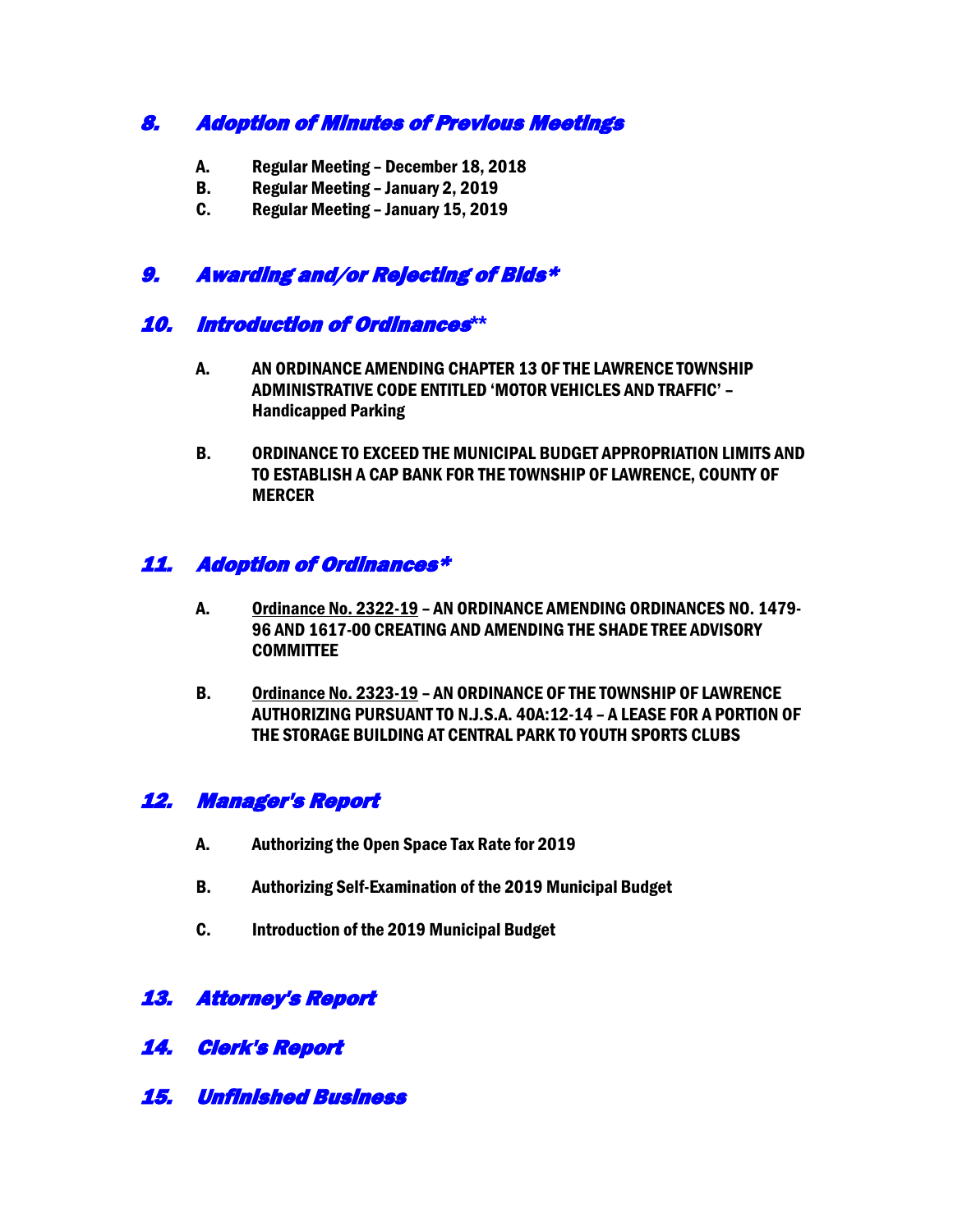#### 16. New Business

### 17. Public Participation (3-minute limitation per speaker) \*\*

#### 18. Resolutions

- A. Bond Acceptance
- B. Bond Release
- C. Escrow Release

#### D. Refunds

- 1) Authorizing Sewer Overpayment Refunds
- E. Special Items of Revenue

#### F. Professional Services Agreements

1) Authorizing Amending the Professional Services Agreement for the Planning Board Attorney for 2019

#### G. Grants

#### H. Miscellaneous

- 1) Authorizing an Appointment to the Historic Preservation Advisory **Committee**
- 2) Authorizing the Transfer of Current Fund Reserve Appropriations
- 3) Authorizing the Master Plan Historic Preservation Element Update
- 4) Authorizing a Closed Session of Council Immediately Following the Regular Meeting to Discuss Potential Litigation

# 19. Council Initiatives & Liaison Reports

20. Written Communications